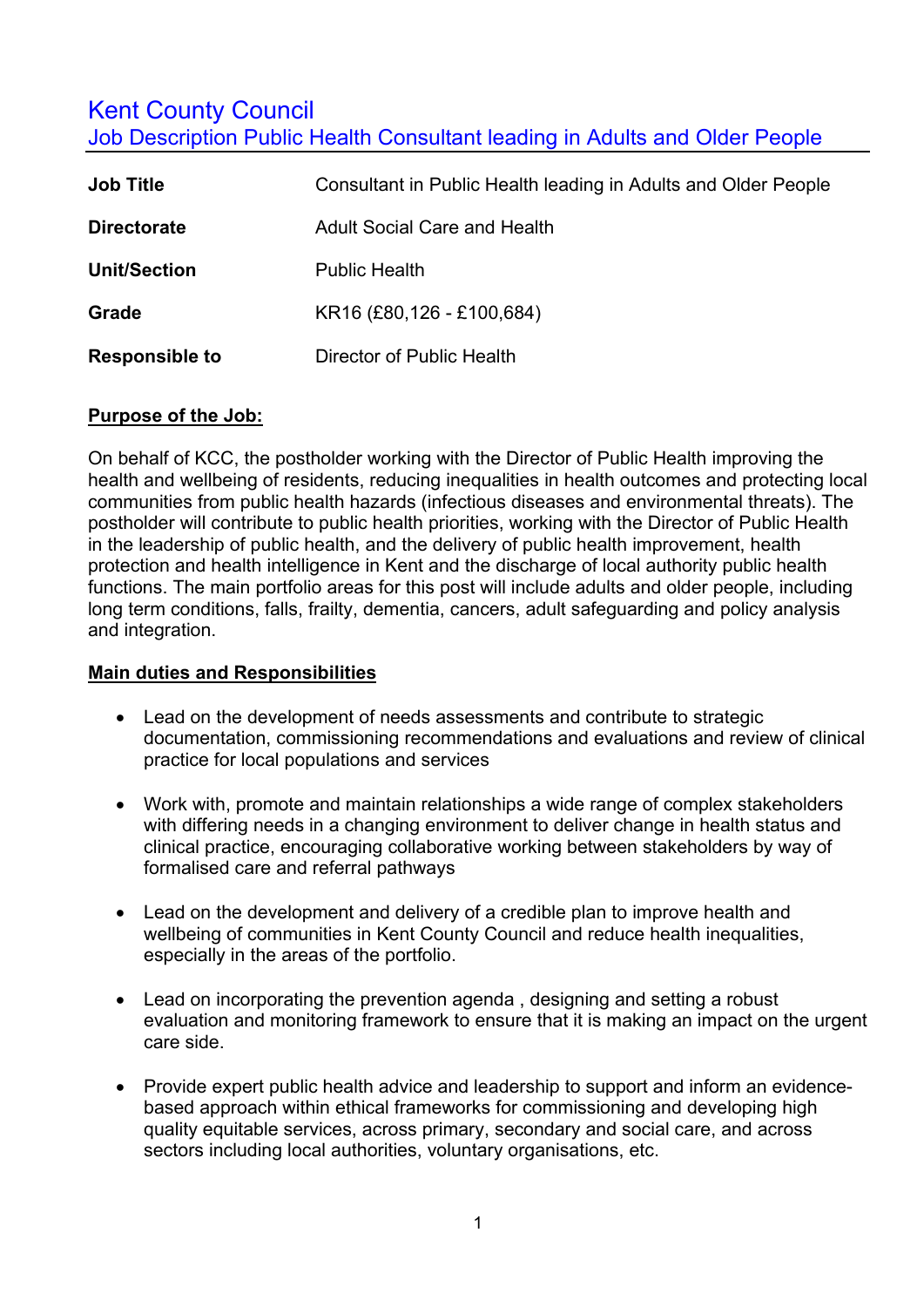- Responsible for development, implementation and delivery of national, regional and<br>local policies, developing inter-agency and interdisciplinary strategic plans and<br>programmes, with delegated Board or organisational auth programmes, with delegated Board or organisational authority to deliver key public health targets.
	- Develop and utilise information and intelligence systems to underpin public health action across disciplines and organisations, leading collation and interpretation of relevant data.
	- Contribute to public health research, and/or commission research audits/projects, and/or undertake research or audit.
	- The postholder will be expected to participate in the KCC staff and professional appraisal scheme and department audits and ensure appraisal and development of any staff for which he or she is responsible and be accountable for the management of staffing resources and department budgets.
	- The postholder will act as an authorised signatory, and as the delegated portfolio budget holder willmonitor and contribute to the formulation of department/service budgets and financial initiatives.
	- Deliver to agreed budget and income targets.
	- Contribute to on call arrangements for emergency planning/health protection as appropriate depending on local arrangements.
	- Supervise the training programme for Foundation Year Doctors/SHOs/Specialist Registrars in Public Health Medicine and Public Health Specialist Trainees as appropriate and to the training of practitioners and primary care professionals within the locality.
	- Pursue a programme of CPD/ CME, in accordance with Faculty of Public Health requirements, or other recognised body, and undertake revalidation, audit or other measures required to remain on the GMC/GDC Specialist Register or the UK Public Health Register or other specialist register as appropriate.
	- Contribute to the public health 'core offer' to the Kent and Medway Clinical Commissioning Group.
	- Any other responsibilities and requirements that may arise according to the business requirements of the department and Council, as determined by the DPH.

**NB**. Medically qualified members of the Public Health Team are expected to play certain roles in medical leadership, in relationships with the medical profession and in bringing a medical perspective to public health advice. A medically qualified holder of this post would be expected to share these roles with other medically qualified members of the team. The same will be expected for other professional qualifications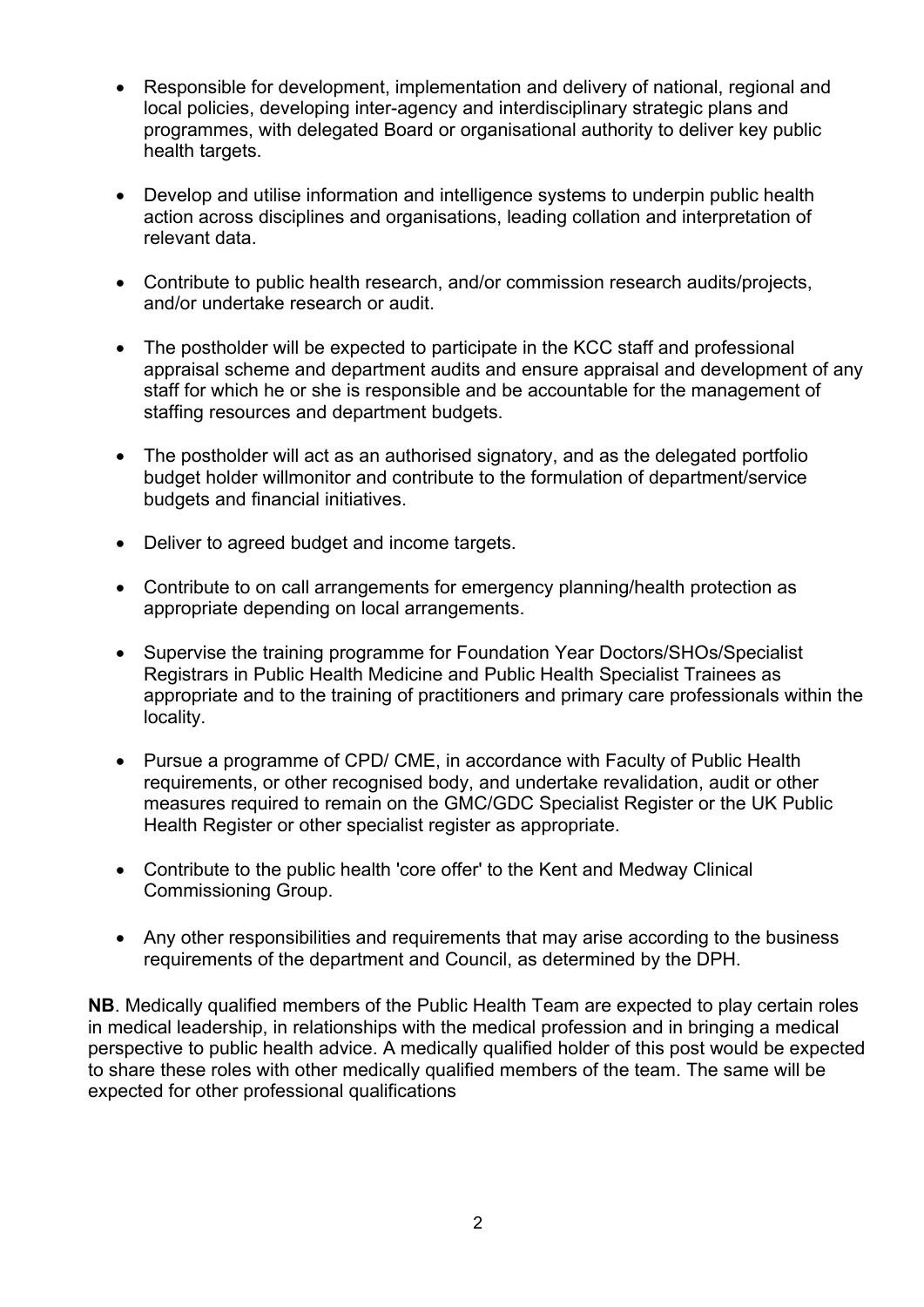### **Corporate Responsibilities**

All corporate directors, directors and senior managers have an explicit responsibility to deliver the collective agenda of the Council. These are fundamental elements of their role not an addition and are summarised as follows:

## **Whole Council**

- Seek to improve the lives of residents in Kent
- Act as corporate parent to the Council's looked after children
- Take an active role in promoting and ensuring the Council's responsibilities for safeguarding are met
- Understand, communicate and contribute to the delivery of KCC's strategic aims
- Meet statutory obligations
- Advise elected members and support the democratic process
- Promote the Council brand and enhance the overall reputation of the Council
- Understand and monitor the measures of performance, including customer insight, which define successful outcomes for KCC services.

## **Integration of Services**

- Focus resources where they have the biggest impact
- Deliver services that are flexible and adaptable
- Integrate services within KCC and work with partner agencies to ensure a seamless customer experience
- Fully and inclusively engage all staff in the delivery of services, demonstrating the Council's leadership values and competencies.

## **Embedding Commissioning and Engaging relevant markets**

- Establish an outcome focused organisation
- Meet the financial regulations and standing orders of KCC
- Challenge the status quo
- Ensure all services are delivered with appropriate reference to the market
- Proactively and continuously seek to improve service delivery
- Proactively manage risk to avoid inertia whilst not exposing the Council to needless and avoidable challenge or loss
- Overcome professional and service silos to achieve the County Council's objectives.

## **Managing Change**

- Understand and support the Authority's overall change agenda
- Deliver required outcomes of service specific change on time and to budget
- Understand the quality of staff, support their development, nurture those with talent
- Identify the skills for the future and the level of staff through robust workforce planning
- Deliver to agreed budget a and income targets

Footnote: This job description is provided to assist the job holder to know what their main duties are. It may be amended from time to time without change to the level of responsibility appropriate to the grade of post.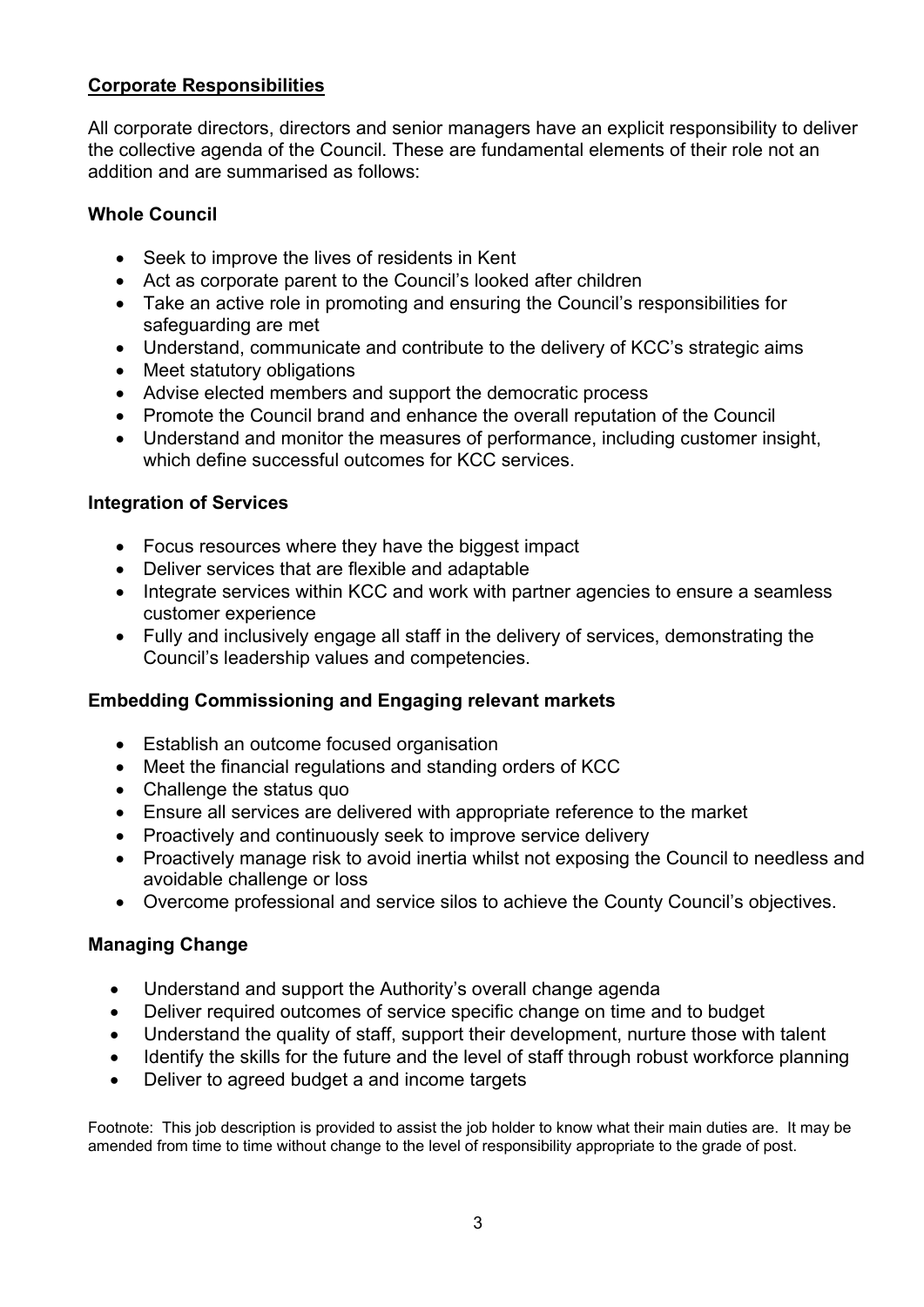# Kent County Council

Person Specifica Person Specification Public Health Consultant leading in Adults and Older People

| <b>Qualifications</b>                                   | Inclusion in the GMC Specialist Register/GDC Specialist List/UK Public Health<br>Register (UKPHR) for Public Health Specialists                                                                                                                                                                                                 |  |  |
|---------------------------------------------------------|---------------------------------------------------------------------------------------------------------------------------------------------------------------------------------------------------------------------------------------------------------------------------------------------------------------------------------|--|--|
|                                                         | Applicants must meet minimum CPD requirements (i.e. be up to date) in<br>accordance with Faculty of Public Health requirements or other recognised body                                                                                                                                                                         |  |  |
|                                                         | Masters in Public Health                                                                                                                                                                                                                                                                                                        |  |  |
|                                                         | Member of the Faculty of Public Health                                                                                                                                                                                                                                                                                          |  |  |
| <b>Experience</b>                                       | Experience of working within a Project Management methodology                                                                                                                                                                                                                                                                   |  |  |
|                                                         | Experience in the successful implementation of changes within both the<br>department, and in public health practice.                                                                                                                                                                                                            |  |  |
|                                                         | Experience of Supervison , operational management, training staff and managing<br>resources within public health functions                                                                                                                                                                                                      |  |  |
|                                                         | Experience of managing both staffing and commissioning budgets                                                                                                                                                                                                                                                                  |  |  |
| <b>Skills and</b><br><b>Abilities</b>                   | Ability to develop and implement PH strategy at a high level and apply this to the<br>leadership of the workforce, ensuring that strategy is communicated at all levels                                                                                                                                                         |  |  |
|                                                         | Excellent oral and written communication skills and the ability to present detailed<br>information to employees and stakeholders at all levels and through a variety of<br>means, including dealing with the media                                                                                                              |  |  |
|                                                         | Ability to maintain a detailed focus in all aspects of work to ensure that all<br>information sources are understood and acted upon according to PH strategy                                                                                                                                                                    |  |  |
|                                                         | Able to prioritise work according to PH strategy, and work well against a<br>background of change and uncertainty, responding appropriately to unplanned<br>and unforeseen circumstances                                                                                                                                        |  |  |
| Knowledge                                               | Ability to design, develop, interpret and implement policies in accordance with<br>strategic direction and environmental changes                                                                                                                                                                                                |  |  |
|                                                         | High level of understanding of epidemiology and statistics, public health practice,<br>health promotion, health economics, health care evaluation and a highly<br>developed analytical skills using qualitative and quantitative data                                                                                           |  |  |
|                                                         | Understanding of social and political environment, the NHS, local authorities and<br>social services                                                                                                                                                                                                                            |  |  |
|                                                         | Knowledge of methods of developing clinical quality assurance, quality<br>improvement and evidence based clinical and/or public health practice                                                                                                                                                                                 |  |  |
| <b>Kent Values</b><br>and Cultural<br><b>Attributes</b> | <b>Kent Values:</b><br>We are <b>brave.</b> We do the right thing, we accept and offer challenge<br>We are <b>curious</b> to innovate and improve<br>$\bullet$<br>We are compassionate, understanding and respectful to all<br>We are strong together by sharing knowledge<br>We are all responsible for the difference we make |  |  |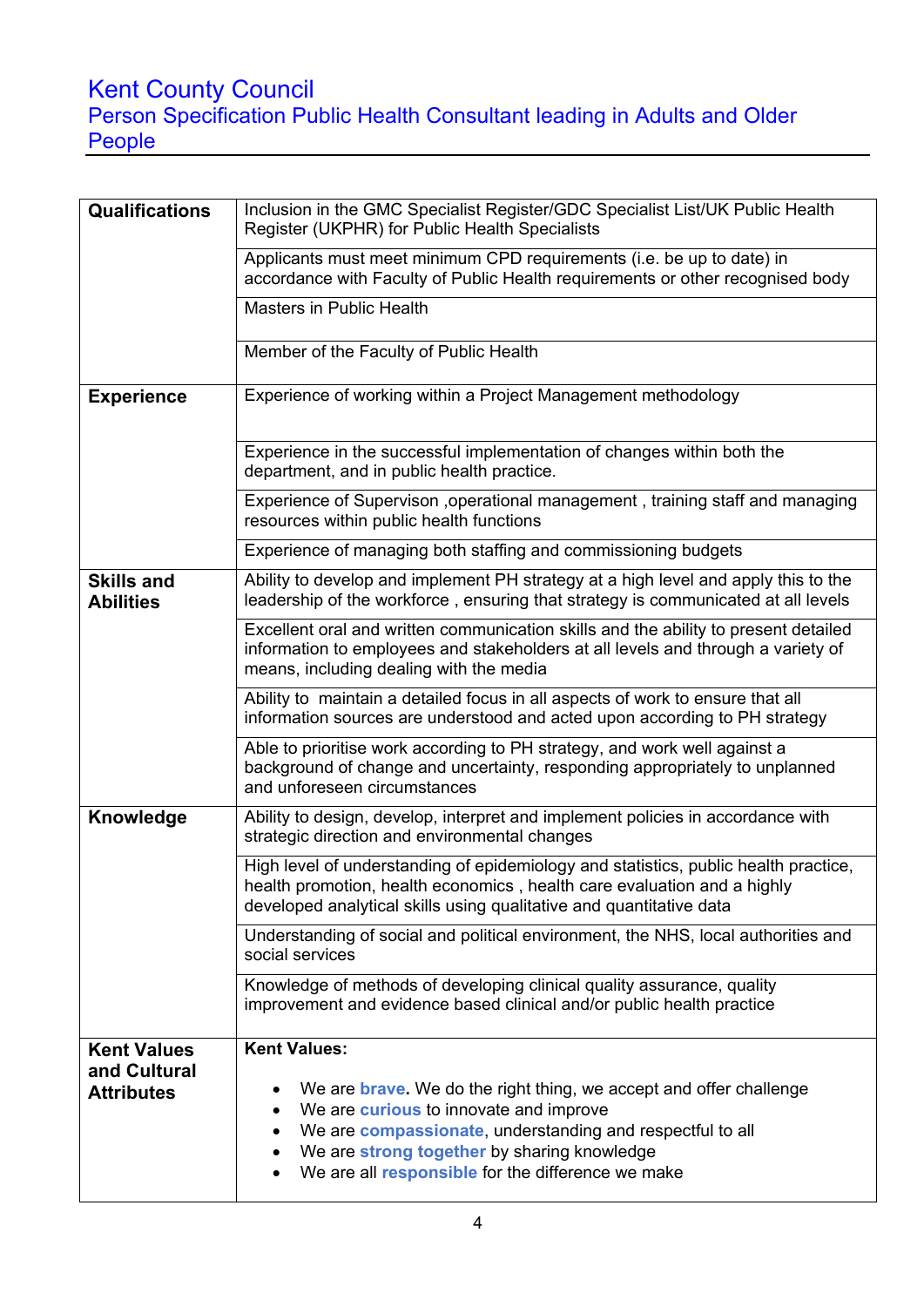| Our values enable us to build a culture that is:                                                          |
|-----------------------------------------------------------------------------------------------------------|
| <b>Flexible/agile</b> - willing to take (calculated) risks and want people that are flexible<br>and agile |
| <b>Curious</b> - constantly learning and evolving                                                         |
| <b>Compassionate and Inclusive - compassionate, understanding and respectful to</b>                       |
| all                                                                                                       |
| Working Together - building and delivering for the best interests of Kent                                 |
| <b>Empowering - Our people take accountability for their decisions and actions</b>                        |
| <b>Externally Focused - Residents, families and communities at the heart of</b>                           |
| decision making                                                                                           |

#### **IMPORTANT: This person specification contains changes introduced in amendments made to the NHS (Appointment of Consultants) Regulations for England, Scotland, Northern Ireland and Wales which came into force during 2005.**

| <b>Education/Qualifications</b>                                                                                                                                                                                                                                                                                                                                                                                                                                                                             | <b>Essential</b>        | <b>Desirable</b> |
|-------------------------------------------------------------------------------------------------------------------------------------------------------------------------------------------------------------------------------------------------------------------------------------------------------------------------------------------------------------------------------------------------------------------------------------------------------------------------------------------------------------|-------------------------|------------------|
| Inclusion in the GMC Specialist Register/GDC Specialist List/UK Public<br>Health<br>Register (UKPHR) for Public Health Specialists                                                                                                                                                                                                                                                                                                                                                                          | $\sf X$                 |                  |
| If included in the GMC Specialist Register/GDC Specialist List in a specialty other than public health medicine/dental public health, candidates must have equivalent training and/or appropriate experience of public health                                                                                                                                                                                                                                                                               | X                       |                  |
| Public health specialty registrar applicants who are not yet on the GMC<br>Specialist Register/GDC Specialist List in dental public health/UKPHR<br>must provide verifiable signed documentary evidence that they are within<br>6 months of gaining entry at the date of interview; all other applicants<br>must provide verifiable signed documentary evidence that they have<br>applied for inclusion in the GMC/GDC/UKPHR specialist registers [see<br>shortlisting notes below for additional guidance] | X                       |                  |
| Applicants must meet minimum CPD requirements (i.e. be up to date) in<br>accordance with Faculty of Public Health requirements or other<br>recognised body                                                                                                                                                                                                                                                                                                                                                  | $\overline{\mathsf{X}}$ |                  |
| MFPH by examination, by exemption or by assessment                                                                                                                                                                                                                                                                                                                                                                                                                                                          |                         | X                |
| <b>Personal qualities</b>                                                                                                                                                                                                                                                                                                                                                                                                                                                                                   |                         |                  |
| Strong commitment to public health principles                                                                                                                                                                                                                                                                                                                                                                                                                                                               | $\overline{\mathsf{X}}$ |                  |
| Able to prioritise work, and work well against a background of<br>change and uncertainty                                                                                                                                                                                                                                                                                                                                                                                                                    | $\sf X$                 |                  |
| Adaptable to situations, able to handle people of all capabilities and<br>attitudes                                                                                                                                                                                                                                                                                                                                                                                                                         | X                       |                  |
| Commitment to team-working, and respect and consideration for the<br>skills of others                                                                                                                                                                                                                                                                                                                                                                                                                       | $\overline{\mathsf{X}}$ |                  |
| Self-motivated, pro-active, and innovative                                                                                                                                                                                                                                                                                                                                                                                                                                                                  | Χ                       |                  |
| High standards of professional probity                                                                                                                                                                                                                                                                                                                                                                                                                                                                      | $\overline{\mathsf{X}}$ |                  |
| <b>Experience</b>                                                                                                                                                                                                                                                                                                                                                                                                                                                                                           |                         |                  |
| Project management skills                                                                                                                                                                                                                                                                                                                                                                                                                                                                                   | X                       |                  |